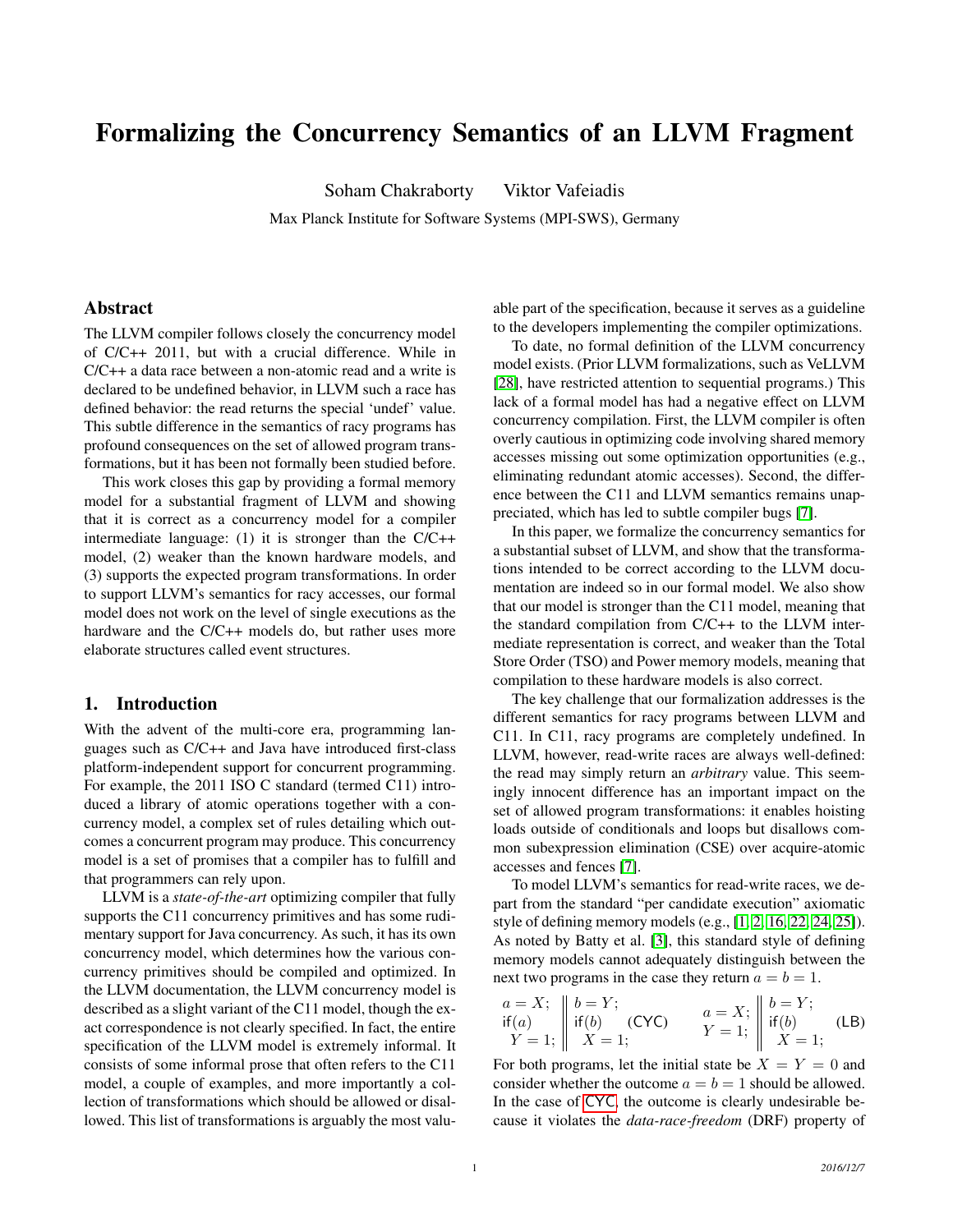

<span id="page-1-1"></span>Figure 1. Event structure of the [CYC](#page-0-0) program.

|          |                          | $-[X = Y = 0]$            |         |
|----------|--------------------------|---------------------------|---------|
|          |                          |                           |         |
|          | $Ld(X, 0) \sim Ld(X, u)$ | rf $Ld(Y,0) \sim Ld(Y,u)$ |         |
|          |                          |                           |         |
| St(Y, 1) | St(Y,1)                  | St(X,1)                   | St(X,1) |

<span id="page-1-2"></span>

a memory model: that is, under *sequential consistent* (SC) semantics [\[18\]](#page-10-9), the program is race-free; and thus should not have weak behaviors. In the case of [LB](#page-0-1), however, this outcome must be allowed because it can be observed on ARM [\[9\]](#page-10-10). The problem is that the C11-style candidate executions of these two programs yielding  $a = b = 1$  are identical (treating the accesses as C11 "relaxed"), and hence any model based on C11-style executions cannot distinguish them. Hardware models [\[1\]](#page-10-2) typically resolve this problem is by recording (syntactic) control, data, and address dependencies. This, however, does not work for us, because compiler optimizations often remove such dependencies. For example, in the program below may be optimized into [LB](#page-0-1) and so the outcome  $a = b = 1$  should be allowed.

$$
a = X;\nif (a) Y = 1;\nelse Y = 1;\nif (b) X = 1;\n(LB+false-dep)
$$

Instead, we base our model on an adaptation of *prime event structures* [\[27\]](#page-10-11), which we build incrementally via an operational semantics that checks that each appended read event is justified by some existing write event. The beauty of event structures is that they appropriately distinguish between [CYC](#page-0-0) and [LB](#page-0-1), because they capture multiple executions in a single structure. In our formal model, [CYC](#page-0-0) produces only the event structure shown in Figure [1](#page-1-1) where the po-edges represent the program order (the initialization occurs before the two threads) and the rf-edges denote the readfrom relation matching each (non-racy) load to the store, from where the load got its value. The event structure justifies only the outcome  $a = b = 0$ , whereas [LB](#page-0-1) and [LB+false](#page-1-0)[dep](#page-1-0) also produce the structure in Figure [2,](#page-1-2) which contains conflicts (∼) among the read events generated from a single load operation along with the po and rf edges. Among others, this event structure justifies the outcome  $a = b = 1$ , when each **u** evaluates to 1 (see [§2](#page-1-3) for an explanation of **u**).

In our formal development, we omit LLVM's *monotonic accesses*, which correspond the C11's relaxed accesses, because of the known problems with "out of thin air" reads [\[3,](#page-10-8) [5,](#page-10-12) [12,](#page-10-13) [23,](#page-10-14) [26\]](#page-10-15) and the long outstanding problem of providing an adequate solution. We believe that the treatment



<span id="page-1-4"></span>Figure 3. LLVM compilation and paper overview

of monotonic accesses is essentially orthogonal to the treatment of racy non-atomic accesses, which constitutes the focus of this work. Nevertheless, event structures might still be a good mechanism to also model monotonic accesses (e.g., following Jeffrey and Riely [\[12\]](#page-10-13)). An alternative very promising approach to model monotonic accesses was recently proposed in [\[13\]](#page-10-16); incorporating it with our semantics of the remaining accesses is left as future work.

*Outline* The structure of the remainder of the paper follows largely that of the LLVM compiler (see Figure [3\)](#page-1-4). After some background material in [§2,](#page-1-3) we present our formal LLVM concurrency model in [§3,](#page-2-0) and derive some DRF theorems in [§4.](#page-6-0) Next, in [§5,](#page-7-0) we show that compilation from C11 to our model is correct. In [§6,](#page-7-1) we show that the intended reordering and elimination transformations are allowed under our model. In [§7,](#page-8-0) we show that compilation to the TSO and Power models is correct. We conclude with a discussion of related and future work. The proofs are available online [\[8\]](#page-10-17).

# <span id="page-1-3"></span>2. Background

<span id="page-1-0"></span>In this section, we introduce some basic notation and a simple programming language. We also discuss the semantics of LLVM's undefined value and of racy programs.

*Notation* Given a set E and binary relations  $R, S \subseteq E \times E$ , we write  $R; S$  for the relational composition of R and S; formally,  $(R; S)(x, y) \triangleq \exists z$ .  $R(x, z) \wedge S(z, y)$ . We write  $R^7$ ,  $R^+$ ,  $R^*$  for the reflexive, the transitive and the reflexivetransitive closures of R respectively, and  $R^{-1}$  for the inverse of R. The  $[A]$  notation denotes an identity relation on set A, i.e.  $[A](x, y) \triangleq x = y \land x \in A$ . Finally, we write one(A) for the relation saying that at least one of its components belongs to the set A; i.e. one $(A)(x, y) \triangleq (x \in A \vee y \in A)$ .

*Language* Our formal model is essentially orthogonal to the syntax of the programming language, but for concreteness we present a simple concurrent imperative language in Figure [4.](#page-2-1) As already explained in the introduction, in this work we focus on a subset of operations and memory order, excluding monotonic, unordered accesses and fences.

LLVM values,  $v$ , can be either constants or the special *undefined value* u, which is roughly a placeholder for any possible value. Given two values v and v', we write  $v \preceq v'$ if  $v = v'$  or  $v' = u$ . Expressions, E, can be built from local variables and values using arithmetic operations.

Commands, C, are sequences of instructions including assignments, shared memory operations, as well as uncon-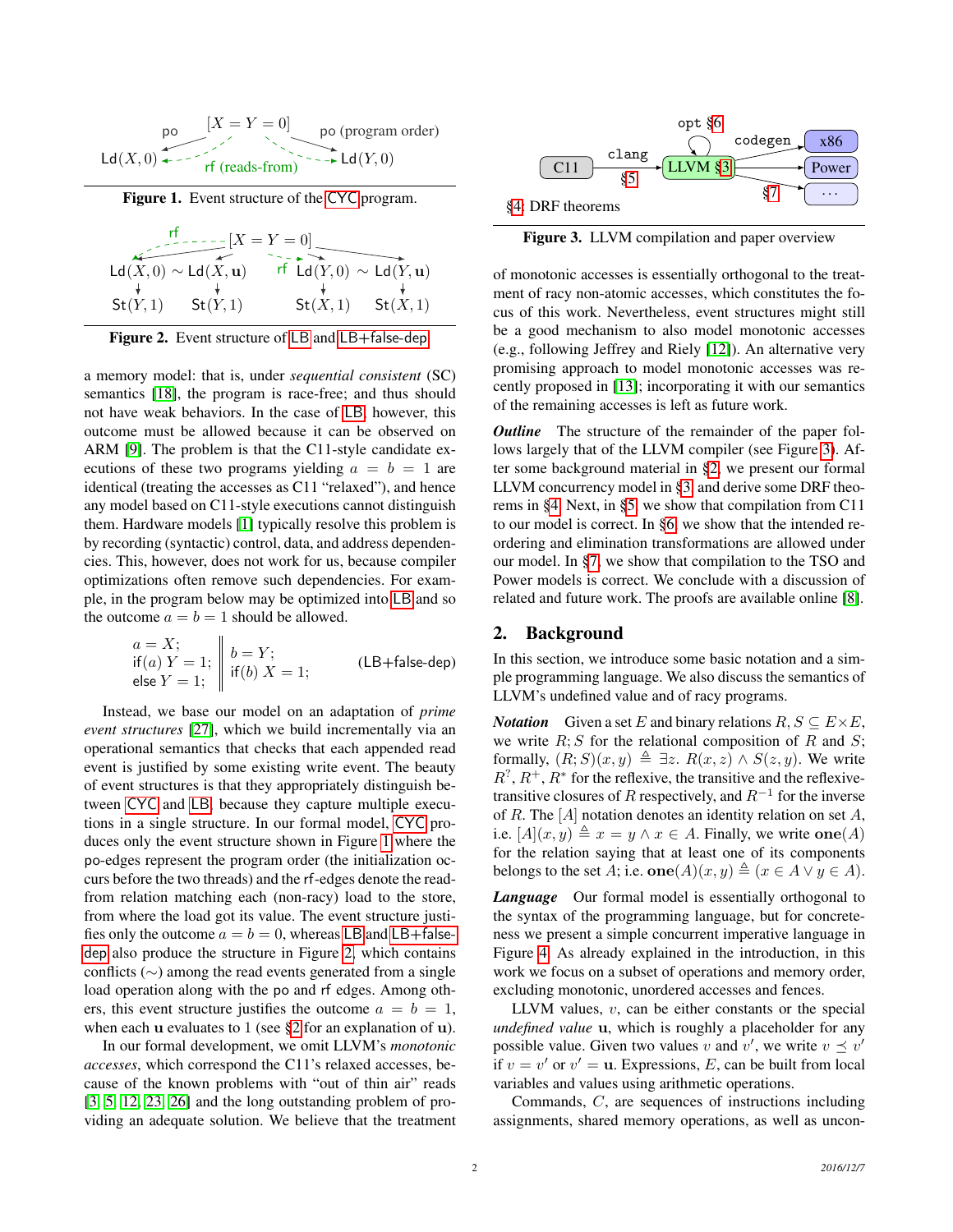$$
v ::= c | \mathbf{u}
$$
 (Value)  

$$
E ::= t | v | X | E + E | E * E | E \le E | \dots
$$
 (Expr)

$$
C ::= \textsf{skip} \mid C; C \mid t = E \mid t = \textsf{load}_{(\textsf{NA} \mid \textsf{ACQ} \mid \textsf{SC})} X
$$
\n
$$
|\text{ store}_{(\textsf{NA} \mid \textsf{REL} \mid \textsf{SC})}(X, E) \mid \textsf{CAS}_{(\textsf{ACQ\_REL} \mid \textsf{SC})}(X, E, E)
$$
\n
$$
|\text{ label}: C \mid \text{br } \text{ label} \mid \text{br } \text{t } \text{ label } \text{ label} \tag{Cmd}
$$
\n
$$
P ::= X = v; \dotsm X = v; \{C \mid \dotsm \mid C\} \tag{Program}
$$

<span id="page-2-1"></span>Figure 4. Syntax of a minimal programming language. Here,  $X$  denotes a shared and  $t$  a thread-local location.

ditional and conditional branches. The shared memory operations (load, store, compare-and-swap) are annotated with a *memory order*, o. For loads, this can be non-atomic (NA), acquire (ACQ), or sequentially consistent (SC). For stores, it can be non-atomic, release (REL), or sequentially consistent. For CAS, it can be either acquire-release (ACQ\_REL) or sequentially consistent. In increasing strength, these orders are: NA  $\sqsubset \{\text{ACQ}, \text{REL}\} \sqsubset \text{ACQ\_REL} \sqsubset \text{SC}$ .

Finally, programs, P, consist of a sequence of initialization writes followed by a fixed parallel composition of thread commands. In our examples, we freely use C-like syntax.

#### <span id="page-2-3"></span>2.1 The Semantics of the Undefined Value

In LLVM, the special undefined value u is introduced as the result of erroneous computations, such as reading from an uninitialized memory location as a replacement of an arbitrary constant value. This special value propagates through every assignment and arithmetic operation. So, for example,  $\mathbf{u} + 1 \rightsquigarrow \mathbf{u}$  $\mathbf{u} + 1 \rightsquigarrow \mathbf{u}$  $\mathbf{u} + 1 \rightsquigarrow \mathbf{u}$  and even  $\mathbf{u} * 0 \rightsquigarrow \mathbf{u}$ .<sup>1</sup>

The intended semantics is that the compiler may replace u with any concrete value it finds most convenient, and that moreover different uses of the same u may be even replaced by different values by the compiler. This weak semantics leads to some rather unexpected behaviors. For example,

int t; if  $(t \leq 1 \&\& t > 1)$  printf ("Hi");

may print "Hi" even though the if-condition seems unsatisfiable. The reason is that  $t$  is uninitialized and hence returns u in each use, which can be used to satisfy the condition.

Strange though it may seem, LLVM's treatment of uninitialized reads is allowed by the C standard, which says that performing any computation with a value returned by an uninitialized read results in *undefined* behavior.

# 2.2 The Semantics of Data Races

A program execution is racy if it has two concurrent memory accesses to the same location, such that at least one of them is a write and at least one of them is non-atomic. There are two types of races: *read-write* races, and *write-write* races.

A read-write race occurs between a load and a store or update operation. The intended semantics for LLVM is that in such cases the racy load returns u. Although stronger than the C11 model, where races result in undefined behavior, the LLVM semantics may still lead to unintuitive behavior. Consider the following program where initially  $Y = 0$ .

$$
Y_{\text{NA}} = 1; \parallel t = Y_{\text{NA}}; \text{ if } (t \le 1 \&\& t > 1) \text{ printf("Hi");}
$$

As with the program in [§2.1,](#page-2-3) the current program may also print "Hi" just because the non-atomic load of Y is racy and thus returns u. The reason that the treatment of read-write races in the LLVM semantics differs from that in C11 is because LLVM readily performs the following transformation

$$
if (cond) t = X_{NA}; \rightsquigarrow t' = X_{NA}; t = cond ? t': t;
$$

that converts a conditional branch into a conditional move instruction. This transformation may, however, introduce a read-write race if there were some other parallel thread writing to  $X$  only when the condition  $\text{cond}$  is false. The transformation is correct because the target execution uses the racy read value only when the source execution is also racy.

A write-write race occurs whenever both of the accesses racing with one another are stores or updates. In this case, the intended semantics according to the LLVM documentation [\[19,](#page-10-18) Section "Optimization outside atomic"] is the same as in C11: even a single consistent execution with a write-write race results in the program having *undefined behavior*. This semantics allows the read-after-write elimination over an acquire access as shown in the following example:

$$
\begin{array}{c}\nX_{\text{NA}} = 4; \\
\text{if}(Y_{\text{ACQ}}) \\
t = X_{\text{NA}}; \\
\end{array}\n\begin{array}{c}\nX_{\text{NA}} = 8; \\
Y_{\text{REL}} = 1; \\
\end{array}\n\rightarrow\n\begin{array}{c}\nX_{\text{NA}} = 4; \\
\text{if}(Y_{\text{ACQ}}) \\
t = 4; \\
\end{array}\n\begin{array}{c}\nX_{\text{NA}} = 8; \\
Y_{\text{REL}} = 1;\n\end{array}
$$

Because of the write-write race on  $X$ , the source program has undefined behavior, and hence the transformation is trivially sound. If, however, write-write races were not considered to be undefined behavior, but rather that one of the accesses occurred before the other, then the transformation would be unsound, because in the source program, t would have to contain the final value of  $X$  (which may well be 8).

This optimization was performed by LLVM version 3.6 but was later dropped in version 3.7 while fixing another concurrency bug (Bug #22514 [\[6\]](#page-10-19)). This demonstrates that it is important for LLVM to have a clear concurrency semantics because it affects the validity of basic optimizations.

## <span id="page-2-0"></span>3. The Formal LLVM Concurrency Model

In this section, we present our formalization of LLVM's concurrency model.

*Events* The unit of execution in our model is called an *event* and represents either a shared memory access or the creation of a thread. An event,  $e = \langle id, C, lab \rangle$ , is a tuple consisting of a (unique) identifier for the event, a command representing the thread's continuation after the event, and a

<span id="page-2-2"></span><sup>&</sup>lt;sup>1</sup> This is needed to justify the distributivity of + over  $*$ . Consider the transformations:  $\mathbf{u} * 0 \leadsto \mathbf{u} * (1 - 1) \leadsto \mathbf{u} * 1 + \mathbf{u} * (-1) \leadsto \mathbf{u} + \mathbf{u} \leadsto \mathbf{u}$ .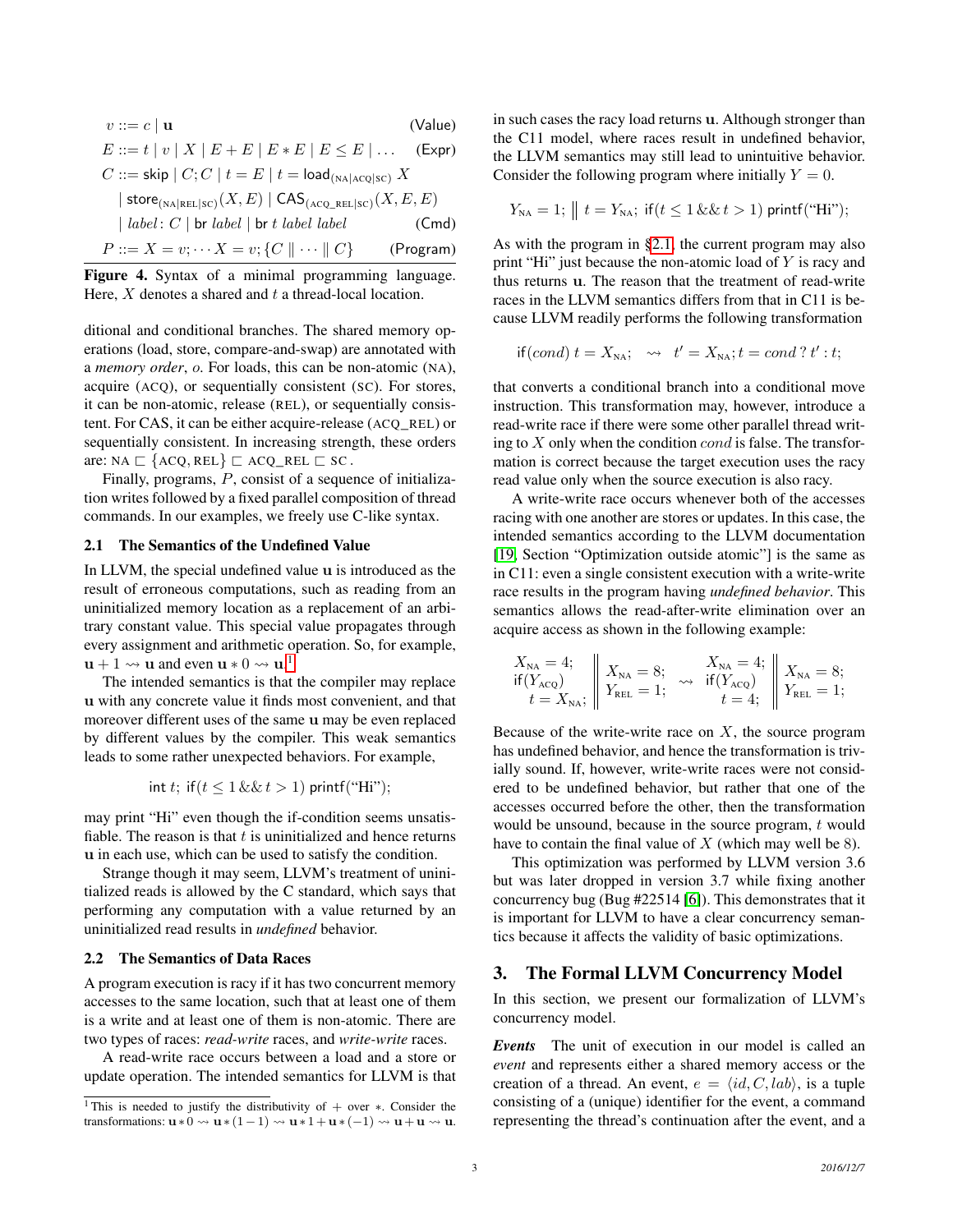label representing the type of the event. We use the notation e.id, e.code, and e.lab to return the components of an event  $e$ . Event labels,  $lab$ , are given by the following grammar:

$$
lab ::= \mathsf{Ld}_o(\ell, v) | \mathsf{St}_o(\ell, v) | \mathsf{U}_o(\ell, v, v') | \mathsf{Init}
$$

We have loads (Ld), stores (St), updates (U), and thread initialization events. A load event is generated from a load or an unsuccessful CAS access, a store is generated from a store access, and update events result from a successful CAS operation. Load, store, and update labels record the location accessed  $(\ell)$ , the values read and/or written  $(v, v')$ , and the annotated memory order (o).

A *read event* is either a load or an update, whereas a *write event* is either a store or an update. Let  $R$  denote the set of all read events and  $W$  the set of all write events. Given an event  $e$ , we write  $e$ . lab to return the type of the event  $(Ld, St, U, Init)$ , and e.loc (resp. e.ord) to return its location (resp. memory order), whenever applicable. If  $e$  is a read event, e.rval returns the value read by e. Similarly, if e is a write event, *e*. wval denotes the value written by *e*.

*Event Structures* A *prime event structure* [\[27\]](#page-10-11) consists of a set V of events equipped with two relations: the program order and the conflict relation. The program order, po, is a strict partial order on events recording when an event precedes another one in the program, whereas the conflict relation, cf, is a symmetric irreflexive relation denoting that two events cannot belong to the same execution. The conflict relation is assumed to be forward-closed with respect to the program order (i.e., cf; po  $\subseteq$  cf), which intuitively means that if two events conflict, then so are all their future events.

In this paper, we use an extension of prime event structures, which we call *memory event structures* (or event structures, for short). A memory event structure is a prime event structure with an additional component, the *reads-from relation*, rf, that relates a write to the read events that read from it. We require that whenever  $rf(w, r)$ , then w.wval  $\preceq r$ .rval (racy reads may return  $u$ ). We denote an event structure  $G$  as a tuple  $\langle V, \text{po}, \text{rf} \rangle$  where  $G.V, G.p$ , and  $G.r$  denote the respective components of  $G$ . (We often omit the " $G$ ." when  $G$ is clear from the context.) In our setting, the conflict relation, G.cf is a derived relation:

$$
G.\mathsf{cf} \triangleq (G.\mathsf{po}^{-1}; G.\mathsf{po}) \setminus (G.\mathsf{po}^? \cup G.\mathsf{po}^{-1})
$$

It relates all events that are unordered by the program order, but have a common po-ancestor in the same thread. Immediate conflicts are created by read events corresponding to the same program command, but which return different values.

*Auxiliary Definitions* We define the sets of non-atomic accesses (NA), sequentially consistent accesses (SC), acquire (or stronger) accesses (Acq), and release (or stronger) accesses (Rel).

$$
NA \triangleq \{e \mid e.\text{ord} = \text{NA}\}
$$
  

$$
SC \triangleq \{e \mid e.\text{ord} = \text{SC}\}
$$
  

$$
Acq \triangleq \{e \mid e.\text{ord} \sqsupseteq ACQ\}
$$
  

$$
Rel \triangleq \{e \mid e.\text{ord} \sqsupseteq REL\}
$$

We say that a release write *synchronizes* (sw) with an acquire read that reads from it. An event a *happens before* an event  $b$ , if  $a$  reaches  $b$  by a path of po or sw edges.

$$
G.\mathsf{sw} \triangleq [\mathsf{Rel}];\mathsf{rf}; [\mathsf{Acq}] \hspace{1cm} G.\mathsf{hb} \triangleq (\mathsf{po} \cup \mathsf{sw})^+
$$

Two events race with one another (race) if they are concurrent accesses to the same location (i.e., neither happens before the other), at least one of them is non-atomic and at least one of them is a write.

$$
\begin{aligned}\n\text{locs} &\triangleq \{ (e, e') \mid e.\text{loc} = e'.\text{loc} \} \\
G.\text{race} &\triangleq (\text{locs} \cap \text{one}(\mathcal{W}) \cap \text{one}(\text{NA})) \setminus (\text{hb}^2 \cup \text{hb}^{-1})\n\end{aligned}
$$

An event structure is write-write racy if it contains two write events that race with each other.

$$
\mathsf{WWrace}(G) \triangleq \exists w, w' \in \mathcal{W}. \ \ G.\mathsf{race}(w, w')
$$

Next,  $G.$ hbW $(e)$  checks if the location read by e is initialized in the event structure  $G$ ; that is, if there exists a write to it that happens before e.

$$
G.\mathsf{hbW}(e) \triangleq \exists w \in \mathcal{W}. \ \ G.\mathsf{hb}(w,e) \land e.\mathsf{loc} = w.\mathsf{loc}
$$

Finally, AddRF creates an rf edge between two events in an event structure, G, and returns the updated event structure.

$$
AddRF(G, e, e') \triangleq \langle G.V, G.\text{po}, G.\text{rf} \cup \{(e, e')\}\rangle
$$

#### 3.1 Event Structure Construction

The event structures of a program are constructed incrementally with the operational semantics shown in Figure [5.](#page-4-0) For a program  $P = (X_1 = v_1; \dots; X_k = v_k; \{C_1 \| \dots \| C_n\}),$ we define the program's initial event structure,  $G_{init}(P)$ , to be  $\langle A \cup B, A \times B, \emptyset \rangle$  where  $A = \{a_1, \ldots, a_k\}$  with each  $a_i$  having label  $St(X_i, v_i)$  and empty continuation and  $B = \{b_1, \ldots, b_n\}$  with each  $b_i$  having label Init and continuation  $C_i$ .

Each rule from Figure [5](#page-4-0) then takes an event structure  $G$ and typically extends it by adding one more event to it. An exception is the WW-RACE rule, which checks whether the event structure has a *write-write race*. If so, the program behavior is *undefined* and thus the program can produce any arbitrary event structure  $G'$ .

The other rules first call the helper rule BASIC, which selects an event  $e$  from the event structure and executes its continuation e.code to get a possible next event  $e'$  to be added. The new event has a fresh identifier (i.e.,  $e'$ .id does not exist in the event structure), and must have not already been added to the event structure (i.e., there does not exist another event  $e''$  with the same label as  $e'$  immediately after the previous event,  $e$ ). Finally, the new event has its label and continuation determined by the thread semantics (which is a parameter to the memory model). Assuming all these premises hold, the rule adds  $e'$  to the event structure, recording that is immediately after e in program order.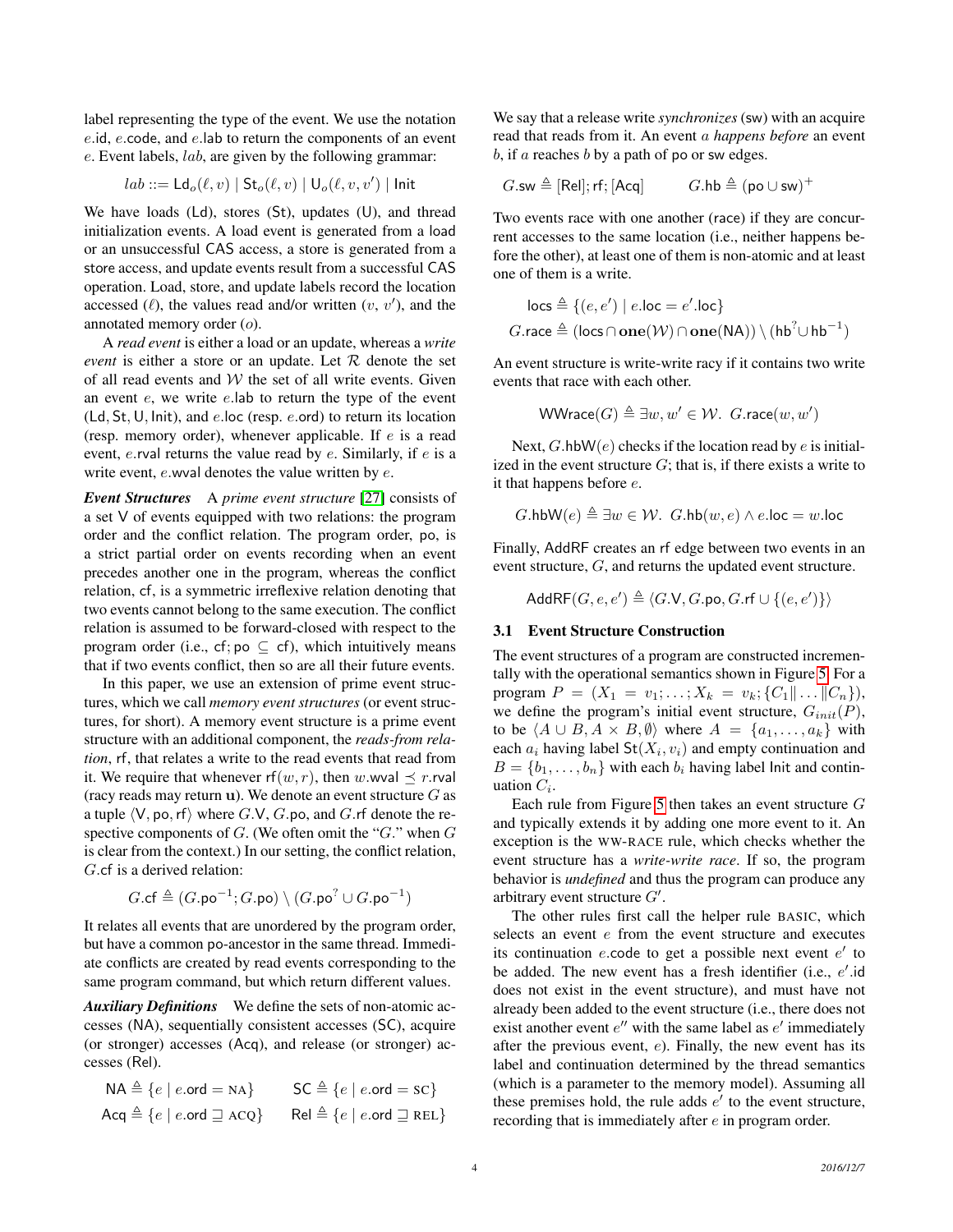$$
e \in V \quad \forall e'' \in V. \quad e'.\text{id} \neq e''.\text{id}
$$
\n
$$
e.\text{code} \quad \frac{e'.\text{lab}}{e'.\text{p0}} \neq c'.\text{code}
$$
\n
$$
\forall e''. \text{p0}(e, e'') \implies e'.\text{lab} \neq e''.\text{lab}
$$
\n
$$
\langle V, \text{p0}, \text{rf} \rangle \xrightarrow{e'} \langle V \cup \{e'\}, (\text{p0} \cup \{(e, e')\})^+, \text{rf} \rangle
$$
\n
$$
G \xrightarrow{e'} G'
$$
\n
$$
\frac{\text{WWrace}(G)}{G \leadsto G'} \text{ (WW-RACE)} \qquad \frac{e' \notin \mathcal{R}}{G \leadsto G'} \text{ (NON-READ)}
$$
\n
$$
G \xrightarrow{e'} G' \qquad e' \in \mathcal{R}
$$
\n
$$
\frac{e'.\text{rval} = \mathbf{u} \qquad \neg G'.\text{hbW}(e')}{G \leadsto G'}
$$
\n
$$
\frac{G \xrightarrow{e'} G'}{G \leadsto G'} \text{ (R-UNINT)}
$$
\n
$$
G \xrightarrow{e'} G' \qquad e' \in \mathcal{R} \qquad e'.\text{rval} = \mathbf{u}
$$
\n
$$
\frac{G'.\text{hbW}(e') \qquad \exists w. G'.\text{race}(w, e')}{G \leadsto G'}
$$
\n
$$
\frac{G \xrightarrow{e'} G'}{G \leadsto G'} \text{ (R-RACE)}
$$
\n
$$
G'' \text{1bbW}(e') \qquad \neg G'.\text{race}(w, e') \qquad \text{isCons}(G'')
$$
\n
$$
\frac{G'' = \text{AddRF}(G', w, e') \qquad \text{isCons}(G'')}{(R\text{-NORACE})}
$$

<span id="page-4-0"></span>Figure 5. Event structure reduction steps.

If the new event is a store, it is simply added to the event structure (NON-READ). If, however, it is a read (i.e., a load or an update), we need also need to check that the value read is correct. There are three cases to consider:

- The location is *uninitialized*, namely there does not exists a write to that location that happens before e. In this case, the read must return the undefined value u. (R-UNINIT)
- The location is initialized, but the access *races* with some other write  $w$ . In this case, the read again returns the special undefined value **u**. (R-RACE)
- The location is initialized and there exists a *non-racy* write  $w$  from which the new event can read. Here, we extend G'.rf with the edge  $(w, e')$  to record that  $e'$  reads from w, and insist that  $e'$  rval = w.wval. We then check that the resulting event structure is consistent (see [§3.2\)](#page-4-1) and discard it otherwise. (R-NORACE)

The rules can be applied in any sequence, which may result in multiple event structures. We define  $[P]_{LLVM}$  to return the set of all event structures generated from  $G_{init}(P)$ ; that is,  $[P]$ LLVM  $\triangleq \{G \mid G_{init}(P) \rightsquigarrow^* G\}.$ 

#### <span id="page-4-1"></span>3.2 Event Structure Consistency Checking

We now move on to the consistency checking of an event structure G by  $isCons(G)$ . A key constraint to check is that each write justifying a read in G is indeed *visible* to the read.

*Overwritten Writes* We first consider cases of writes that are *not* visible. One simple case is that of overwritten writes. For example, in the program  $X = 1$ ;  $X = 2$ ;  $t = X$ ; the



<span id="page-4-3"></span>Figure 6. Behavior of [Coh](#page-4-2) forbidden due to a wb cycle.

load of X should only be able to read from the second store and return the value 2.

More generally, we must rule out executions breaking *coherence* (a.k.a. "SC per location" [\[1\]](#page-10-2)). Consider the program:

<span id="page-4-2"></span>
$$
X_{\text{REL}} = 1; \quad X_{\text{REL}} = 2; \n t = X_{\text{ACQ}}; \quad t' = X_{\text{ACQ}}; \quad \text{(Coh)}
$$

Here, we ought to prohibit the  $t = 2 \wedge t' = 1$  outcome, because it violates coherence. In terms of the C11 memory model, all stores to the same location have to be totally ordered by the modification order, mo. The WR-coherence axiom says that a read cannot read from write earlier in the modification order than some other write that happened before it. Formally, the  $rf^{-1}$ ; mo; hb should be irreflexive.

In our model, we do not record a modification order, mo. Instead we base our model on a derived partial order over writes to the same location, which is called the *writesbefore* order, wb, by Lahav and Vafeiadis [\[14\]](#page-10-20). We have already seen two cases of the writes-before order: (1) A write  $w$  happening before another write  $w'$  to the same location induces the writes-before relation  $\mathsf{wb}(w, w')$ . (2) A write w' happens before a same location read  $r$  and  $r$  reads from a write w induces the writes-before relation  $\mathsf{wb}(w', w)$ . There is one additional case that arises because of the atomicity of update instructions. Consider the following program:

<span id="page-4-4"></span>
$$
X_{\text{REL}} = 1; \quad X_{\text{REL}} = 2; \quad X_{\text{ACO}}; \quad \text{CAS}_{\text{ACQ\_REL}}(X, 2, 3); \quad \text{(UCoh)}
$$

Here, the outcome  $t = 3 \wedge t' = 1$  should again be forbidden, because it violates coherence and/or the atomicity of updates. In C11 terms, since  $t = 3$ , this means that the  $X = 1$  store must precede the CAS in modification order. Similarly, since  $t' = 1$ , the  $X = 2$  store must precede the  $X = 1$  in modification order. The atomicity of updates, however, says the CAS must immediately follow the  $X_{\text{REL}} = 2$ store in modification order; so the  $X = 1$  store must precede the  $X = 2$  store, which leads to a contradiction.

We therefore define writes-before as follows:

 $G.\mathsf{wb} \triangleq (|\mathcal{W}|; ((\mathsf{brf}; (\mathsf{hb} \cap \mathsf{locs}); \mathsf{brf}) \setminus \mathsf{brf}); [\mathcal{W}])^+$ 

where brf  $\triangleq (rf^{-1})^*$ . To prohibit coherence violations, we insist that wb be irreflexive. This rules out the inconsistent behaviors of [Coh](#page-4-2) (see Figure [6\)](#page-4-3) and [UCoh](#page-4-4).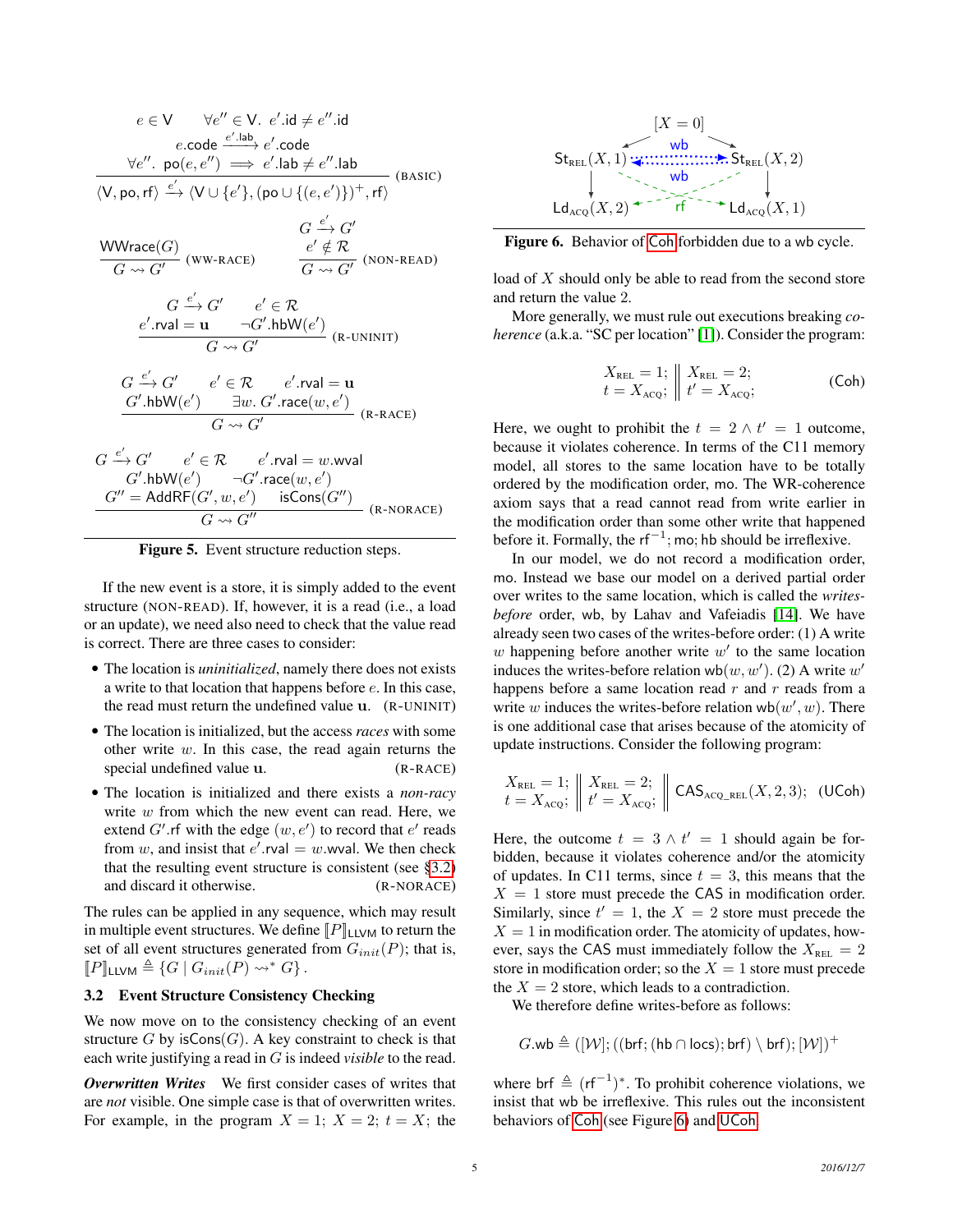$$
\mathsf{Ld}_{\mathsf{ACQ}}(X,0) \sim \mathsf{Ld}_{\mathsf{ACQ}}(X,1)
$$
\n
$$
\downarrow \qquad \qquad \mathsf{Ld}_{\mathsf{ACQ}}(X,1)
$$
\n
$$
\downarrow \qquad \qquad \mathsf{St}_{\mathsf{REL}}(X,1) \quad \cdots \quad \mathsf{St}_{\mathsf{REL}}(X,1)
$$

<span id="page-5-2"></span>**Figure 7.** Returning  $t = 1$  in [Rconflict](#page-5-0) should be forbidden.

$$
a: \operatorname{Ld}_{\operatorname{ACQ}}(Y,0) \stackrel{\simeq}{\sim} b: \operatorname{Ld}_{\operatorname{ACQ}}(Y,1) \qquad \qquad \operatorname{Ld}_{\operatorname{ACQ}}(X,1)
$$
\n
$$
\downarrow
$$
\n
$$
\operatorname{St}_{\operatorname{REL}}(X,1) \quad - \quad \cdots \quad - \quad \cdots \quad - \quad \cdots \quad - \quad \operatorname{St}_{\operatorname{REL}}(Y,1)
$$

<span id="page-5-3"></span>Figure 8. Conflicting write forbids behavior of [IncLoop](#page-5-1).

*Conflicting Writes* A second class of writes that a read cannot possibly read from are conflicting writes. For example, in the program

$$
X_{\text{REL}} = 0; t = X_{\text{ACQ}}; X_{\text{REL}} = 1;
$$
 (Rconflict)

t should only be able to read 0, and not 1 from the conflicting  $X = 1$  store as shown in Figure [7.](#page-5-2)

Slightly generalizing this condition, we disallow conflicts between hb-related events, i.e. require cf; hb to be irreflexive. This rules out strange behaviors of examples like the program [IncLoop](#page-5-1). where initially  $X = Y = 0$ .

$$
X_{\text{REL}} = Y_{\text{ACQ}} + 1; \parallel Y_{\text{REL}} = X_{\text{ACQ}}; \quad (\text{IncLoop})
$$

Returning  $X > 1$  is forbidden according to release-acquire semantics. Figure [8](#page-5-3) shows that indeed reading  $Y = 1$  in the first thread is impossible. If it were allowed, then  $b$  would have taken place in conflict with a and in turn would result in  $X = 2$  as a possible outcome. Clearly, this would be an *out-of-thin-air* value in any consistent execution.

*Non-Conflicting Justifications* To avoid weird behaviors reminiscent of "out-of-thin-air" values, we forbid conflicting writes to justify non-conflicting hb-related reads. For example, in the following program  $Z = 2$  should not be a valid outcome, where all locations are initialized to zero.

$$
Z_{\text{REL}} = 1; \parallel \text{if}(Z_{\text{ACQ}}) Y_{\text{REL}} = 1; \parallel \text{if}(X_{\text{ACQ}} \&\& Y_{\text{ACQ}})
$$
  
\nelse  $X_{\text{REL}} = 1$ ;  $Z_{\text{REL}} = 2$ ; (Cwrites)

As shown in Figure [9,](#page-5-4) if  $a$  justifies  $c$  and  $b$  justifies  $d$  then  $St_{REL}(Z, 2)$  would be an event in the event structure which is actually should not have happened. To restrict such cases, we check that rf; hb<sup>-1</sup>; rf<sup>-1</sup>; cf is irreflexive.

*Preserving the Order of Sequential Consistent Accesses* The LLVM specification states that the semantics of SC accesses follows that of C11, which puts all the SC events in a total order and applies certain constraints on SC-reads. However, it has recently been shown that the C11 semantics of SC accesses is broken in that the expected compilation



Figure 9. Conflicting justifier forbids behavior of [Cwrites](#page-5-5).

<span id="page-5-4"></span>

<span id="page-5-7"></span>**Figure 10.** SC constraint forbids  $t = t' = 0$  in [SB](#page-5-6).

schemes to Power and ARM are unsound [\[17,](#page-10-21) [21\]](#page-10-22). (The recent strengthening of Batty et al. [\[4\]](#page-10-23) is also broken for the same reason.)

<span id="page-5-0"></span>Therefore, instead of the C11 semantics, we adapt the solution of Lahav et al. [\[17\]](#page-10-21). In their solution, one checks for the acyclicity of a union of relations on the SC events. We say that a read a *reads before* a (different) write b if it reads from a write that was written before b. Formally,

$$
G.\mathsf{fr} \triangleq (\mathsf{rf}^{-1}; \mathsf{wb}) \setminus [G.\mathsf{V}] \qquad \qquad (reads \, before)
$$

<span id="page-5-1"></span>The " $\langle G.V \rangle$ " is takes care of updates because updates are (rf<sup>−</sup><sup>1</sup> ; mo)-before themselves. (This definition is a slight adaptation of the definition in Lahav et al. [\[17\]](#page-10-21) that uses wb instead of the modification order.)

We next define hbsc to denote a restricted hb path between two SC events that either (*i*) does not change location, or (*ii*) starts and ends with a program order edge that changes location, which in turn ensures that the compilation to Power and ARM will have an appropriate fence along the path.

$$
G.\mathsf{po}|_{\neq \mathsf{locs}} \triangleq \mathsf{po} \setminus \mathsf{locs} \\ G.\mathsf{hbsc} \triangleq [\mathsf{SC}]; \left( \begin{matrix} (\mathsf{hb} \cap \mathsf{locs}) \cup \mathsf{po}|_{\neq \mathsf{locs}} \cup \\ (\mathsf{po}|_{\neq \mathsf{locs}}; \mathsf{hb}; \mathsf{po}|_{\neq \mathsf{locs}}) \end{matrix} \right); [\mathsf{SC}]
$$

<span id="page-5-5"></span>We then require (hbsc  $\cup$  wb  $\cup$  fr); [SC] to be acyclic in the event structure. To illustrate this condition, consider the store buffer program with SC accesses, where the outcome  $t = t' = 0$  should be forbidden.

<span id="page-5-6"></span>
$$
X_{\rm sc} = 1; \t\left\| Y_{\rm sc} = 1; \t\in Y_{\rm sc}; \t\left\| t' = X_{\rm sc}; \t\right\| \tag{SB}
$$

The weak behavior is ruled out because the relevant event structure (see Figure [10\)](#page-5-7) contains a (po  $\cup$  fr); [SC] cycle.

A slightly more complex example is the following, where the outcome  $t = 2 \wedge t' = 0$  should also be forbidden.

<span id="page-5-8"></span>
$$
X_{sc} = 1; \tX_{sc} = 2; Y_{sc} = 1; \tY_{sc} = X_{sc}; t = Y_{Acc};
$$
 (SCR)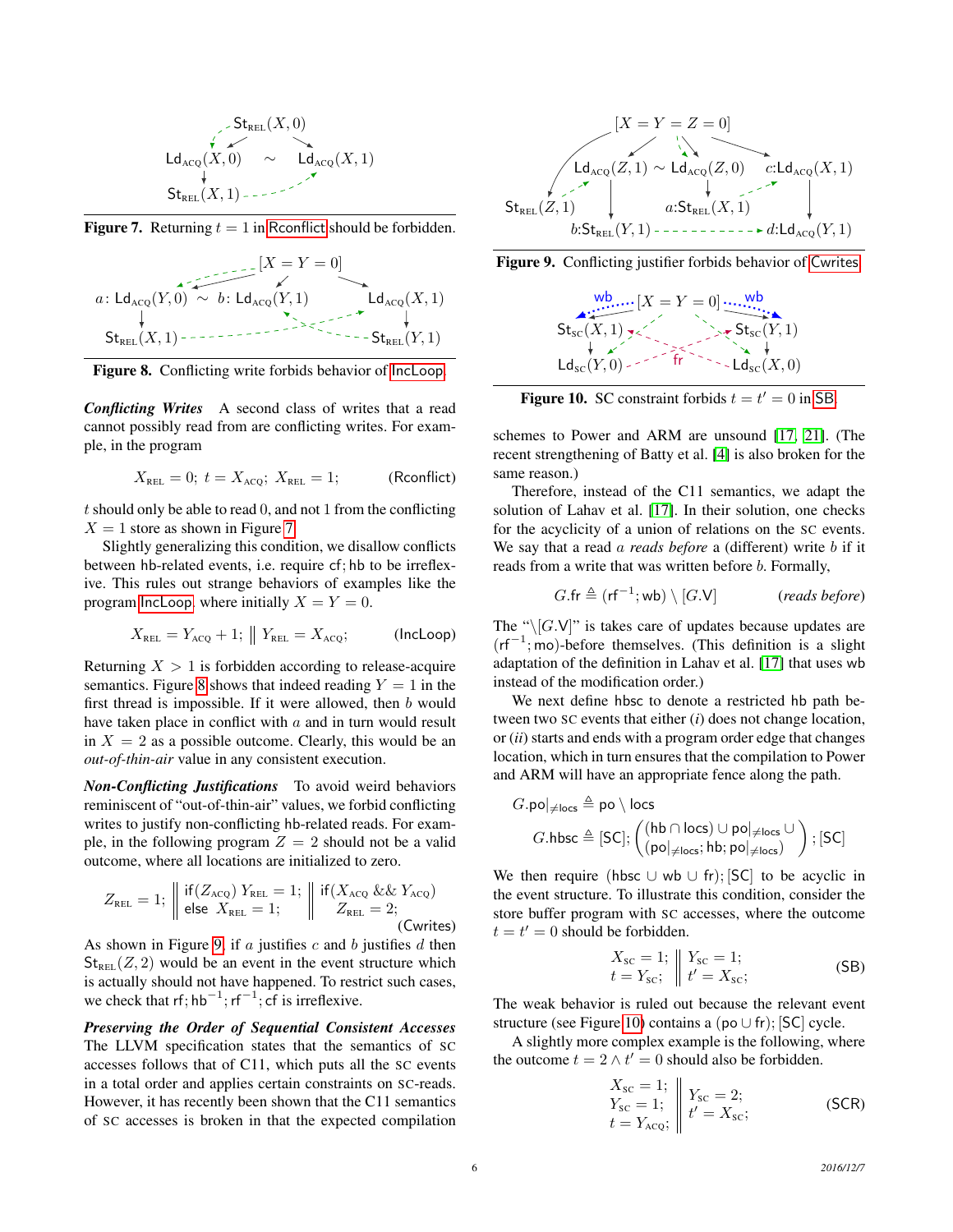

<span id="page-6-1"></span>**Figure 11.** SC constraint forbids  $t = 2 \wedge t' = 0$  in [SCR](#page-5-8).

Again this is so because of a (po∪wb∪fr); [SC] cycle in the relevant event structure (see Figure [11\)](#page-6-1).

**Definition of** isCons We say that an event structure  $G$  is *consistent* if it satisfies all the aforementioned constraints:

isCons
$$
\begin{aligned} \mathsf{isCons}(G) &\triangleq \mathsf{irreflexive}(\mathsf{wb}) \land \mathsf{irreflexive}(\mathsf{cf}; \mathsf{hb}) \\ &\land \mathsf{irreflexive}(\mathsf{rf}; \mathsf{hb}^{-1}; \mathsf{rf}^{-1}; \mathsf{cf}) \\ &\land \mathsf{acyclic}((\mathsf{hbsc} \cup \mathsf{wb} \cup \mathsf{fr}); [\mathsf{SC}]) \end{aligned}
$$

#### 3.3 Consistent Executions

So far, we have discussed the construction of the event structures of a program. Since an event structure may contain events arising from multiple executions of a program, we use the function  $exec(G)$  to extract individual (consistent) executions from a fully constructed event structure.

$$
\text{exec}(G) \triangleq \left\{ \begin{aligned} & \mathsf{E} = \langle A, G.\text{po} \cap (A \times A), rf \rangle \mid \text{isCons}(\mathsf{E}) \\ & \land A \subseteq G.\textsf{V} \land G.\textsf{hb}; [A] \subseteq (A \times A) \\ & \land [A]; \textsf{cf}; [A] = \emptyset \land [A]; G.\textsf{rf}; [A] \subseteq rf \\ & \land \forall r \in A. (\exists w. rf(w,r)) \Longleftrightarrow G.\textsf{hbW}(r) \end{aligned} \right\}
$$

Each execution,  $E \in \text{exec}(G)$ , is a consistent conflict-free hb-prefix of the event structure, whose reads-from relation has been extended to provide a justification for each initialized read in the prefix. Note that executions of an event structure constructed by the operational semantics, unlike the event structure itself, may have (po  $\cup$  rf) cycles.

The consistency check together with the requirement that all initialized read events be justified removes some strange behaviors that would otherwise be allowed. Consider the following program, in which the outcome  $t = 0 \wedge t' = 1$ should be forbidden.

$$
\begin{array}{l}\nt = Z_{\text{ACQ}}; \\
\text{if}(t) \\
X_{\text{REL}} = 1; \\
\end{array} \begin{array}{c}\n\text{if } (Y_{\text{ACQ}}) \\
t' = X_{\text{ACQ}}; \\
\end{array} \begin{array}{c}\nZ_{\text{REL}} = 1; X_{\text{REL}} = 1; \\
X_{\text{REL}} = 2; Y_{\text{REL}} = 1; \\
\end{array} \text{ (CEX)}
$$

Consider, for example, the candidate execution of this program highlighted in Figure [12.](#page-6-2) The highlighted execution is, however, cannot be made consistent because it has to provide a justification for the  $Ld_{ACO}(X, 1)$  event. Its only possible justification is the  $St_{REL}(X, 1)$  event, but this would violate coherence.

#### 3.4 Observable Behaviors

We take the observable behavior of an execution (a conflictfree event structure) to be the set of the last values written to



<span id="page-6-2"></span>**Figure 12.** Forbidden execution  $t = 0 \wedge t' = 1$  in [CEX](#page-6-3).

each variable, namely by writes that were not written before some other write (to the same location).

$$
\begin{aligned} \mathsf{Behavior}(G) &\triangleq \\ \{(\ell,v) \mid \exists e \in G.\mathsf{V}.~v \preceq e.\mathsf{wval} \land \nexists e'.~G.\mathsf{wb}(e,e')\} \end{aligned}
$$

The  $\preceq$  in the definition above allows treating u as any possible value. The LLVM-behaviors of a program  $P$  are those of its consistent executions.

Behavior<sub>LLVM</sub> $(P) \triangleq \{$ Behavior $(G) | G \in$  exec( $[P]$ <sub>LLVM</sub>) $\}$ 

This definition can straightforwardly be extended to other memory models such as (O)SC, RA, C11, TSO, and Power by substituting the appropriate event structure consistency definition. In these execution-based axiomatic models each execution can be considered as conflict-free event structure.

# <span id="page-6-0"></span>4. DRF Theorems

In this section, we prove that the proposed LLVM model satisfies two expected DRF theorems: DRF-RA and DRF-OSC. These theorems enable developers programming over the model to follow a defensive style of programming and avoid the need of understanding the model. Although our model's intended use is for an intermediate language, our DRF theorems can be seen as sanity checks that the model is not overly weak. For readability, we opted for an informal high-level presentation of the theorems in this section; formal statements and proofs can be found in [\[8\]](#page-10-17).

#### 4.1 LLVM and Release-Acquire Consistency

<span id="page-6-3"></span>*Release-acquire* (RA) consistency is a strengthening of our model, where during the event structure construction each initialized read *reads from* some *happens-before* write. In other words, the event structure is constructed without using the R-RACE rule. Our first theorem says that if a program does not have any read-write races under RA semantics, then RA-consistency and LLVM-consistency produce the same set of event structures. A trivial corollary of DRF-RA is that if a program contains only atomic operations, then its behaviors under LLVM and RA coincide.

<span id="page-6-4"></span>Theorem 1 (DRF-RA). *If under* RA *consistency, a program has no read-write races, then its* LLVM*-consistent behaviors coincide with its* RA*-consistent ones.*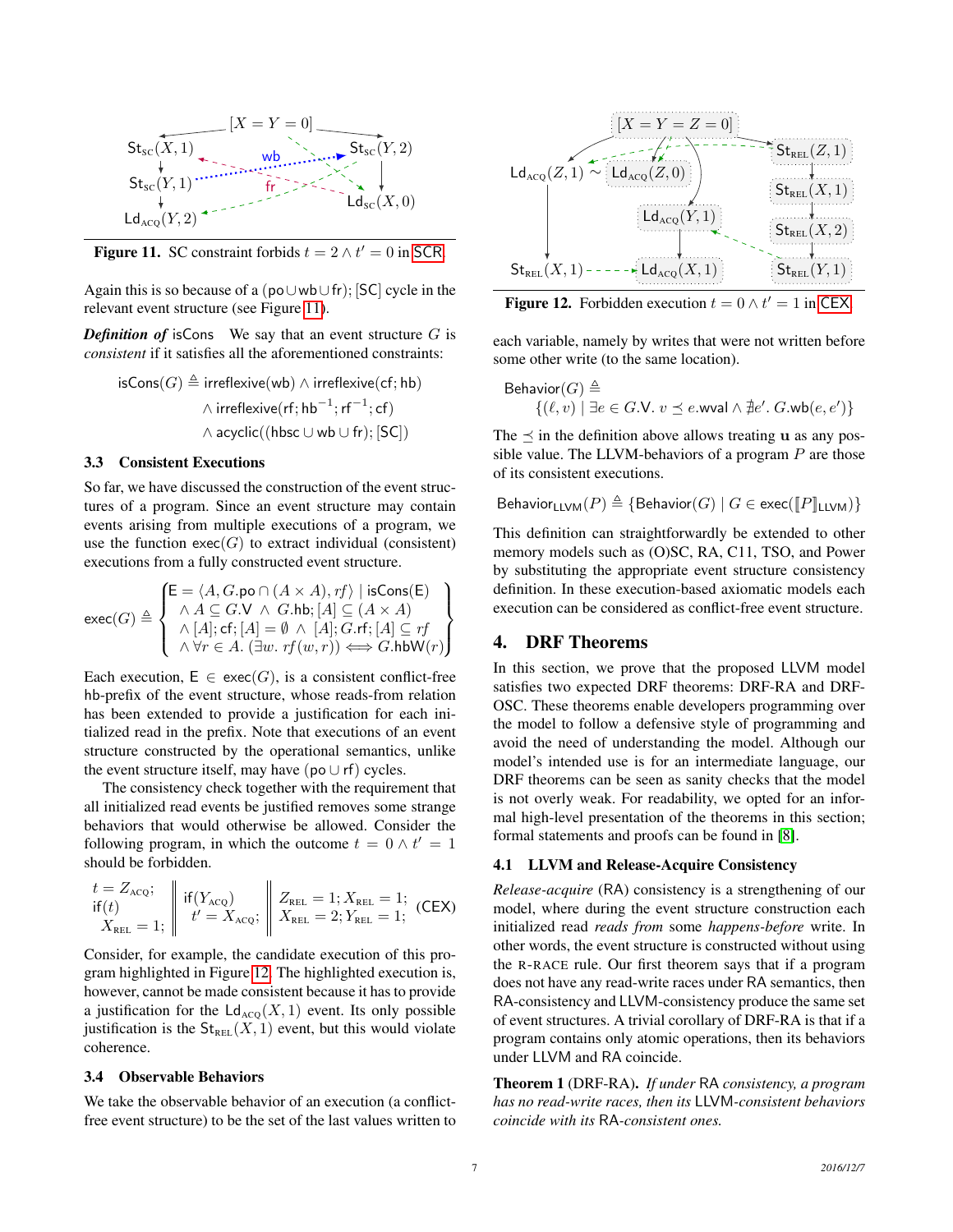Considering the scenarios based on the read-write races, Theorem [1](#page-6-4) follows from the following lemmas.

Lemma 1. *If an* LLVM*-consistent event structure* G *has no read-write races, then* G *is also* RA*-consistent.*

Lemma 2. *Given a program* P *and an* LLVM*-consistent event structure of* P *with a read-write race, there exists some* RA*-consistent event structure of* P *with a read-write race.*

#### 4.2 LLVM and (Observable) Sequential Consistency

We model *observable sequential consistency* (OSC) by dropping the WW-RACE rule in the event structure construction and treating all the operations as having SC memory order in the graph consistency checks,  $\mathsf{isCons}(G)$ . We note that this definition is technically slightly different from the standard SC definition [\[18\]](#page-10-9); in particular, writes that are never observed (i.e. read) may appear somewhat loosely ordered. Concretely, consider the following program:

$$
X_{\text{sc}} = 1; \quad\n\begin{aligned}\nX_{\text{sc}} &= 1; \\
Y_{\text{sc}} &= 2; \quad X_{\text{sc}} &= 2;\n\end{aligned}
$$
\n(2+2W)

Under SC, the final result cannot be  $X = Y = 1$ . Yet it is a OSC-behavior: since there are no reads in the program, wb  $= \emptyset$ . Intuitively, however, OSC and SC are essentially the same. We conjecture that this is also formally so if we restrict the program behaviors to observations made by the program itself (e.g., recorded in thread-local variables).

We say that a program is RA-race-free under a memory model M, if all concurrent accesses to the same location are either both loads or both SC. Our main theorem states that LLVM-consistency and sequential consistency coincide for programs that are RA-race-free under OSC.

Theorem 2 (DRF-OSC). *If a program is* RA*-race-free under* OSC*, then* OSC *and* LLVM *consistency coincide.*

Note that the RA-race-freedom implies lack of read-write races. Hence, it suffices to prove correspondence between the RA-consistency and OSC in absence of RA races. To do so, we prove the following lemmas.

Lemma 3. *If an* RA*-consistent event structure* G *is* RA*race-free, then* G *is* OSC*-consistent.*

Lemma 4. *For each* RA*-racy* LLVM*-consistent event structure there is a* RA*-racy* OSC*-consistent event structure.*

# <span id="page-7-0"></span>5. Compilation from C11 to LLVM

In this section, we discuss the correctness of the LLVM's front-end, clang, as far as concurrency is concerned. Specifically, we show that the straightforward mapping from C11 memory accesses to LLVM memory accesses used by clang is correct with respect to our model. $<sup>2</sup>$  $<sup>2</sup>$  $<sup>2</sup>$ </sup>

Compilation correctness means that the behaviors of the target program are included in those of the source program.

| $\downarrow a$                                                         | $\mathsf{St}_{\mathbb{Z}\mathrm{REL}}$ | ∟d $\sqsupseteq_{\mathrm{ACQ}}$ | $(5t Ld)_{NA}$ | $\mathsf{Ld}_{\mathsf{sc}}$ |
|------------------------------------------------------------------------|----------------------------------------|---------------------------------|----------------|-----------------------------|
| $\mathsf{St}_{\sqsupseteq \mathtt{REL}}$                               |                                        |                                 |                |                             |
| $St_{SC}$                                                              |                                        |                                 |                |                             |
| $\mathsf{Ld}_{\mathcal{\sqsupseteq} \mathsf{ACQ}}$                     |                                        |                                 |                |                             |
|                                                                        |                                        |                                 |                |                             |
| $(\overline{\mathsf{St}} \mathsf{Ld})_{\scriptscriptstyle\mathrm{NA}}$ |                                        |                                 |                |                             |

<span id="page-7-3"></span>Table 1. Safe and unsafe memory access reorderings.

**Theorem 3.** For every program P, Behavior<sub>LLVM</sub> $(P) \subseteq$ Behavior $_{C11}(P)$ .

First, for the theorem to even hold, we assume that C11's treatment of SC accesses is changed to match the one in our LLVM model (cf. [§3.2\)](#page-4-1). Then, the proof of this theorem is straightforward because the remaining difference between the models is only in the treatment of read-write races: in LLVM, such reads may return u (using R-RACE), whereas in C11, they produce completely arbitrary behavior.

# <span id="page-7-1"></span>6. Program Transformations/Optimizations

Next, we consider program transformations that may be performed as part of the LLVM optimization passes, and prove their correctness. Generally, a transformation is correct if it does not introduce any new behaviors; namely, if every behavior of the target program is also a behavior of the source program. For space reasons, we just give an overview of the results in this section: the actual proofs can be found in our technical appendix [\[8\]](#page-10-17).

### 6.1 Reordering of Independent Memory Accesses

One standard transformation is to reorder two independent instructions, which may improve the locality of computation or enable further optimizations. Two independent adjacent instructions a and b are *safely reorderable* if the following conditions hold: (i) do not access the same location, (ii) they are not both  $SC$ , (iii) the first instruction,  $a$ , is not an acquire read, and (iv) the second instruction, b, is not a release write. Table [1](#page-7-3) summarizes the safe  $(\checkmark)$  and unsafe  $(x)$  reordering transformations. For the unsafe ones, we provide counterexamples in our technical appendix [\[8\]](#page-10-17).

Theorem 4. *Reordering two adjacent safely reoderable instructions is a correct transformation.*

To prove this theorem, we show that the safe reordering conditions ensure that the target event structure has fewer behaviors compared to the source event structure. Since, however, each memory access instruction in a program may produce multiple conflicting events in the event structure, reordering two such instructions may result in quite different every structure that are not obvious to relate at first.

Let  $A$  and  $B$  be the sets of conflicting events generated by instructions  $\alpha$  and  $\beta$  respectively. In general, the events in these two sets do not have one-to-one po-correspondence, since an event in  $A$  may have multiple immediate po-

<span id="page-7-2"></span><sup>&</sup>lt;sup>2</sup> Recall that LLVM's memory orders include those of C11's except for *consume* reads, which clang converts to the strictly stronger *acquire* reads.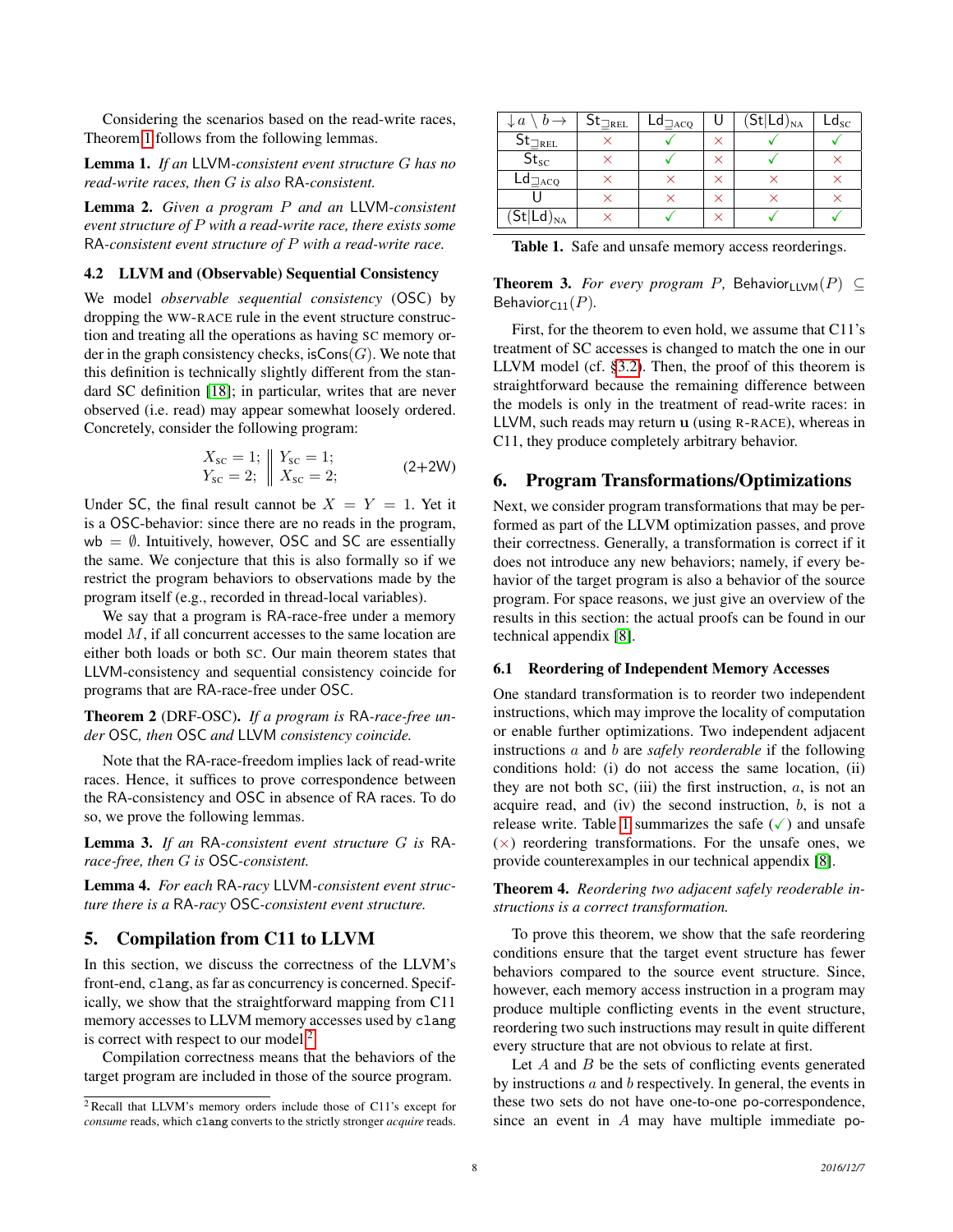successors (all must be in  $B$ ). To relate the two event structures, we first *expand* the predecessor event set such that the events in these two sets have one-to-one po-relation and then perform the reordering and finally *collapse* the *expanded* event set to create the target event structure.

## 6.2 Elimination Optimizations

Next, we consider the possible safe deletions of the redundant shared memory accesses in the proposed LLVM model. Some of these transformations are performed in the common subexpression elimination (CSE) or common subexpression elimination optimization passes.

We begin with the deletion of accesses because of another adjacent access to the same location. We have three cases:

Overwritten Write (OW) Deletes the first of two same location adjacent store operations:

$$
\mathsf{St}_{o'}(\ell, v'); \mathsf{St}_{o}(\ell, v) \rightsquigarrow \mathsf{St}_{o}(\ell, v) \quad \text{when } o' \sqsubseteq o \, .
$$

We prove this transformation correct by simulation: we match the target execution steps by the exact same source execution steps, except when the target inserts the event corresponding to the  $St_o(\ell, v)$  store. In this case, we perform two execution steps in the source, adding events for both the eliminated and the remaining store.

Read after Write (RAW) Deletes a load that immediately follows a store to the same location:

$$
\mathsf{St}_o(\ell,v); \mathsf{Ld}_{o'}(\ell) \rightsquigarrow \mathsf{St}_o(\ell,v) \quad \text{when } o' \sqsubseteq o \, .
$$

We prove this transformation correct again by simulation: when the target inserts the event corresponding to the  $St<sub>o</sub>(\ell, v)$  store, the source also inserts a  $Ld<sub>o'</sub>(\ell, v)$  event reading from that store.

Read after Read (RAR) Deletes the second of two adjacent same location reads.

$$
Ld_o(\ell); Ld_{o'}(\ell) \rightsquigarrow Ld_o(\ell) \text{ when } o' \sqsubseteq o.
$$

This transformation is correct and in the proof, we simulate the respective load step by two load steps reading from the same write.

In all these cases, LLVM actually performs these transformations only if the deleted instruction is non-atomic.

An access may also be deleted if the access justifying the deletion is non-adjacent, but can be made adjacent by reordering the access to be deleted over all the intermediate accesses. For example, in the program below, the second load of  $\ell$  can be eliminated as follows:

$$
a: \mathsf{Ld}_{\mathsf{NA}}(\ell); \quad a: \mathsf{Ld}_{\mathsf{NA}}(\ell); \quad b: \mathsf{St}_{\mathsf{REL}}(X,1); \rightsquigarrow c: \mathsf{Ld}_{\mathsf{NA}}(\ell); \quad b: \mathsf{St}_{\mathsf{REL}}(X,1); \quad c: \mathsf{Ld}_{\mathsf{NA}}(\ell); \quad b: \mathsf{St}_{\mathsf{REL}}(X,1);
$$

Note that if instead of the release store, there were an acquire load of  $X$  between the two loads of  $\ell$ , then the second load

cannot be eliminated in this way, because reordering it with the acquire load is unsafe. It may, however, be eliminated, if the first load is moved after the acquire:

$$
a: \mathsf{Ld}_{\mathrm{NA}}(\ell); \qquad b: \mathsf{Ld}_{\mathrm{ACQ}}(X); \qquad b: \mathsf{Ld}_{\mathrm{ACQ}}(X); \newline b: \mathsf{Ld}_{\mathrm{ACQ}}(X); \rightsquigarrow a: \mathsf{Ld}_{\mathrm{NA}}(\ell); \qquad c: \mathsf{Ld}_{\mathrm{NA}}(\ell); \qquad c: \mathsf{Ld}_{\mathrm{NA}}(\ell);
$$

Note that in this case the remaining load of  $\ell$  cannot be moved back in its original place.

There are two more cases of eliminating non-adjacent non-atomic accesses, which have a somewhat weaker correctness condition, namely that there has to be no *releaseacquire pair* between the eliminated access and the justifying access, which has to be a non-atomic store. A *releaseacquire pair* is formed by a release write followed by an acquire read access. The transformations are:

$$
\begin{aligned} \mathsf{St}_{\text{NA}}(\ell, v'); C; \mathsf{St}_{\text{NA}}(\ell, v) &\sim C; \mathsf{St}_{\text{NA}}(\ell, v) \qquad (\text{NA-OW})\\ \mathsf{St}_{\text{NA}}(\ell, v); C; \mathsf{Ld}_{\text{NA}}(\ell) &\sim \mathsf{St}_{\text{NA}}(\ell, v); C \qquad (\text{NA-RAW}) \end{aligned}
$$

where C does not have any *release-acquire* pair nor any accesses of location  $\ell$ . For NA-OW, these conditions ensure that the only reads reading from the eliminated store are actually racy, and hence do not need to read from there. Similarly, for NA-RAW, one can show that the eliminated load can always read from the preceding store because there can be no other same-location write in between.

#### 6.3 Speculative Load Introduction

One sound and occasionally useful transformation is to insert a load, whose value is just never used. Assuming that the address, whence the inserted load reads, is valid and allocated, this transformation is trivially correct according to our LLVM model. The load introduction is, however, incorrect according to the C11 model, because it may introduce a data race (and hence undefined behavior in C11). LLVM frequently performs such load introductions in the "simplify CFG" pass; e.g., when hoisting loads outside of conditionals.

### 6.4 Access Strengthening

Finally, a sound, but not so useful, transformation is strengthening the memory order of memory accesses, i.e., converting some access<sub>o</sub> of the program into access<sub>o</sub>, where  $o \sqsubset o'$ . For example, a non-atomic write may be changed into a release write. Soundness of access strengthening follows directly from the *monotonicity* property of the LLVM model. Given  $P \xrightarrow{\text{strengthen}} P'$ , we show that that for each  $G' \in [P']$  LLVM, then we can construct a similar event structure in  $[$ P $]$ <sub>LLVM</sub> (actually, the same modulo memory orders).

# <span id="page-8-0"></span>7. Compilation to x86-TSO and Power

The LLVM compiler generates target code for various architectures including x86 and Power. In this section, we show that the standard compilation schemes from LLVM to x86- TSO and Power shown in Figure [13](#page-9-0) are correct.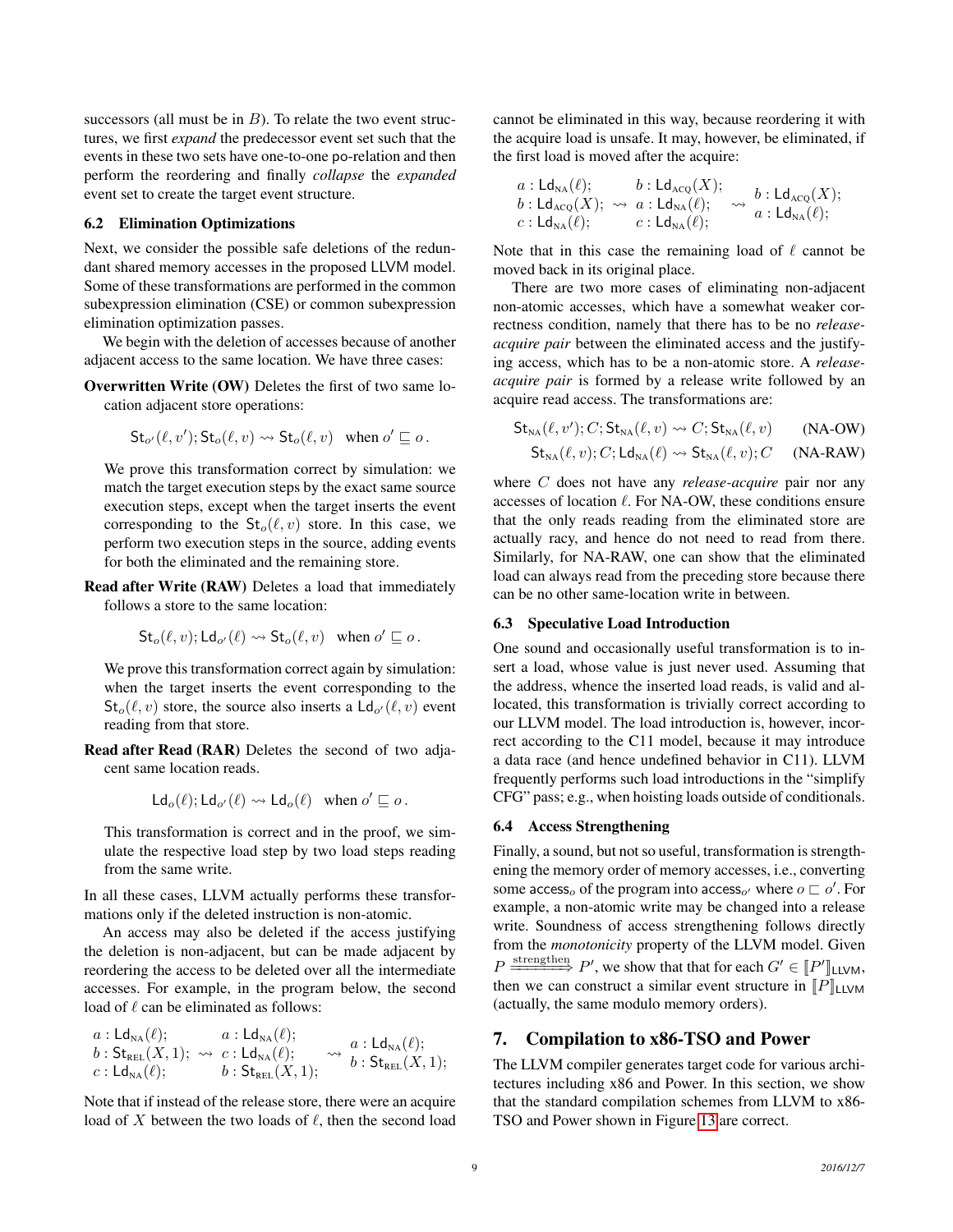| <b>LLVM</b>                                                          | $x86-TSO$    | Power                |  |  |
|----------------------------------------------------------------------|--------------|----------------------|--|--|
| store <sub>NA</sub>                                                  | mov          | stw                  |  |  |
| store <sub>RE</sub>                                                  | mov          | lwsync; stw          |  |  |
| store $_{SC}$                                                        | mov; mfence  | hwsync; stw          |  |  |
| $load_{NA}$                                                          | mov          | lwz                  |  |  |
| $load_{ACO}$                                                         | mov          | lwz; lwsync          |  |  |
| $load_{sc}$                                                          | mov          | hwsync; lwz; lwsync  |  |  |
| $\mathsf{CAS}_\mathsf{ACQ\_REL}$                                     | lock cmpxchg | lwsync; $M$ ; lwsync |  |  |
| CAS <sub>sc</sub>                                                    | lock cmpxchg | hwsync; $M$ ; lwsync |  |  |
| where $M\triangleq L$ : Iwarx; cmpw; bne $L'$ ; stwcx.; bne $L;L'$ : |              |                      |  |  |

<span id="page-9-0"></span>Figure 13. Compilation schemes to x86 and Power.

#### 7.1 Compilation to x86-TSO

In x86, almost all shared accesses get compiled down to plain mov instructions, which serve as both loads and stores. The two exceptions are: (1) sequentially consistent stores, whose compilation includes a memory fence (mfence) after the actual store, and (2) atomic updates, such as compareswap, which get compiled to special 'locked' instructions.

The correctness of compilation to TSO follows easily from our existing results. First, by monotonicity, we can strengthen all non-atomic accesses of a program to become release stores or acquire loads. (Note that the compilation schemes for non-atomic accesses and the corresponding release/acquire accesses are identical, so we do not incur any performance penalty by this strengthening.) Next, by the DRF-RA theorem, since there are no non-atomic accesses left in the program (and thus no races), the semantics of the program according to the LLVM model corresponds exactly to that according to the RA model. Further, it is well-known that aforementioned compilation scheme to TSO is correct for release/acquire and SC accesses [\[2\]](#page-10-3). Putting everything together, we get that the compilation mappings from LLVM to x86-TSO [\[22\]](#page-10-5) is correct.

#### 7.2 Compilation to Power

The shared memory access instructions in the Power architecture are load (lwz), store (stw), load-linked (lwarx) and store-conditional (stwcx) along with various fence instructions such as hwsync (hardware sync), lwsync (lightweight sync), isync (instruction sync).

As mappings in the Figure [13](#page-9-0) show, the non-atomic accesses do not require any fence, release and SC stores have lightweight and full fence respectively before the store. The acquire and SC loads place an lwsync after the load.<sup>[3](#page-9-1)</sup> In addition, SC loads also place a full fence before the load. Updates are implemented using a loop with load-linked and store-conditional instructions, and have fences at both ends.

For the correctness proof, we use the empirically validated axiomatic memory model of Power by Alglave et al. [\[1\]](#page-10-2) and a recent result by Lahav and Vafeiadis [\[15\]](#page-10-24). This result reduces the correctness of compilation to Power to the correctness of reordering independent plain memory accesses of different locations and the correctness of compilation to a stronger model, SPower, which strengthens the Power model of Alglave et al. [\[1\]](#page-10-2) with the acyclic (po  $\cup$  rf) requirement. The full definition of SPower and the LLVM to SPower compilation correctness proof can be found in [\[8\]](#page-10-17).

# 8. Related Work and Conclusion

Our work is the first to formalize a non-trivial fragment of the concurrency model of LLVM. Earlier work [\[20,](#page-10-25) [28\]](#page-10-0) has studied LLVM's memory model only for sequential programs. Our formal concurrency model is based on the informal descriptions in the LLVM language reference manual [\[19\]](#page-10-18). These descriptions often refer to the C/C++11 memory model [\[10,](#page-10-26) [11\]](#page-10-27), which they follow quite closely, both in terms of concurrency primitives and reordering constraints. The major difference, as discussed in Chakraborty and Vafeiadis [\[7\]](#page-10-1), is the treatment of the read-write data races, whose modelling has been the main subject of this paper. The LLVM informal specification also provides constructs corresponding to C/C++11 relaxed and Java ordinary accesses, which are beyond the purview of this work.

Prior to our work, Pichon-Pharabod and Sewell [\[23\]](#page-10-14) and Jeffrey and Riely [\[12\]](#page-10-13) introduce memory models based on event structures as attempts to solve the *out-of-thin-air* problem of relaxed memory models (see [\[3,](#page-10-8) [5\]](#page-10-12) for discussions about the problem and some of its implications). Both models attempt to capture all the executions of a program in a single event structure and start with an event structure recording all the potential executions of a program.

Pichon-Pharabod and Sewell [\[23\]](#page-10-14) have an operational semantics that gradually simplifies the event structure, by either committing an event and pruning the event structure, or transforming it as part of an optimization step. Our operational semantics is of a very different flavor to theirs; we do not attempt to prune a big event structure, but rather enlarge a small event structure.

Jeffrey and Riely [\[12\]](#page-10-13) target Java and therefore do not guarantee read-read coherence. Their model, however, fails to validate the reordering of independent read events, as shown in §8 of their paper. LLVM's semantics for read-write races is weaker than that of Java, and thus we do not have any problems with read-read reorderings.

Finally, Kang et al. [\[13\]](#page-10-16) very recently proposed a promising solution to the out-of-thin-air problem, which is based on operational semantics with timestamps and a special reduction step that allows a thread to make a locally certifiable promise to perform a write. While the set up there is quite different from our event structures, it would be extremely useful if one can combine the approaches to extend our semantics to handle LLVM's monotonic accesses. We leave this as future work.

<span id="page-9-1"></span><sup>3</sup> An alternative—possibly more efficient—compilation scheme for acquire loads places a control-dependency to an isync fence instead of an lwsync fence. LLVM, however, does not yet implement this other scheme.